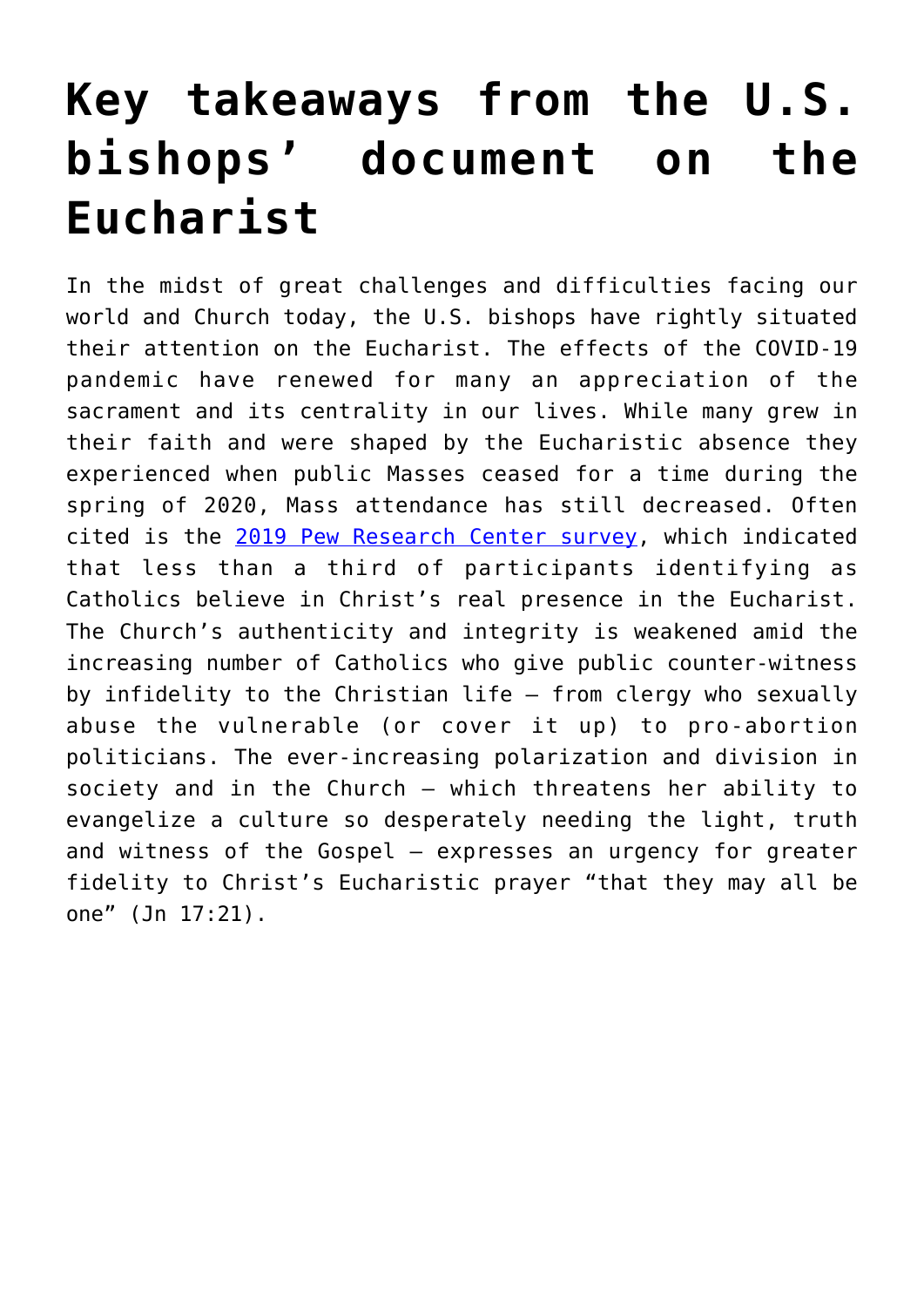

CNS and Adobe Stock photos

Christ himself says, "I am the living bread that came down from heaven; whoever eats this bread will live forever; and the bread that I will give is my flesh for the life of the world" (Jn 6:51). A new document, titled ["The Mystery of the](https://www.usccb.org/resources/The%20Mystery%20of%20the%20Eucharist%20in%20the%20Life%20of%20the%20Church.pdf) [Eucharist in the Life of the Church,"](https://www.usccb.org/resources/The%20Mystery%20of%20the%20Eucharist%20in%20the%20Life%20of%20the%20Church.pdf) published last fall by the U.S. Conference of Catholic Bishops, reminds us of this reality. It also helps us recall not only that "in a time of turbulence and crisis, Jesus is present among us, as present as he was long ago in the boat on the Sea of Galilee" (No. 1), but wants to illustrate for us that Christ's enduring and real presence in the Eucharist is the answer to the problems and challenges we face. The document draws readers' attention to several main characteristics of the Eucharist "that are relevant to contemporary issues and challenges and that help us to appreciate more deeply the gift of grace that has been given to us" (No. 7). The bishops' document also takes a closer look at how our lives should look in response to receiving Christ's gift in the Eucharist.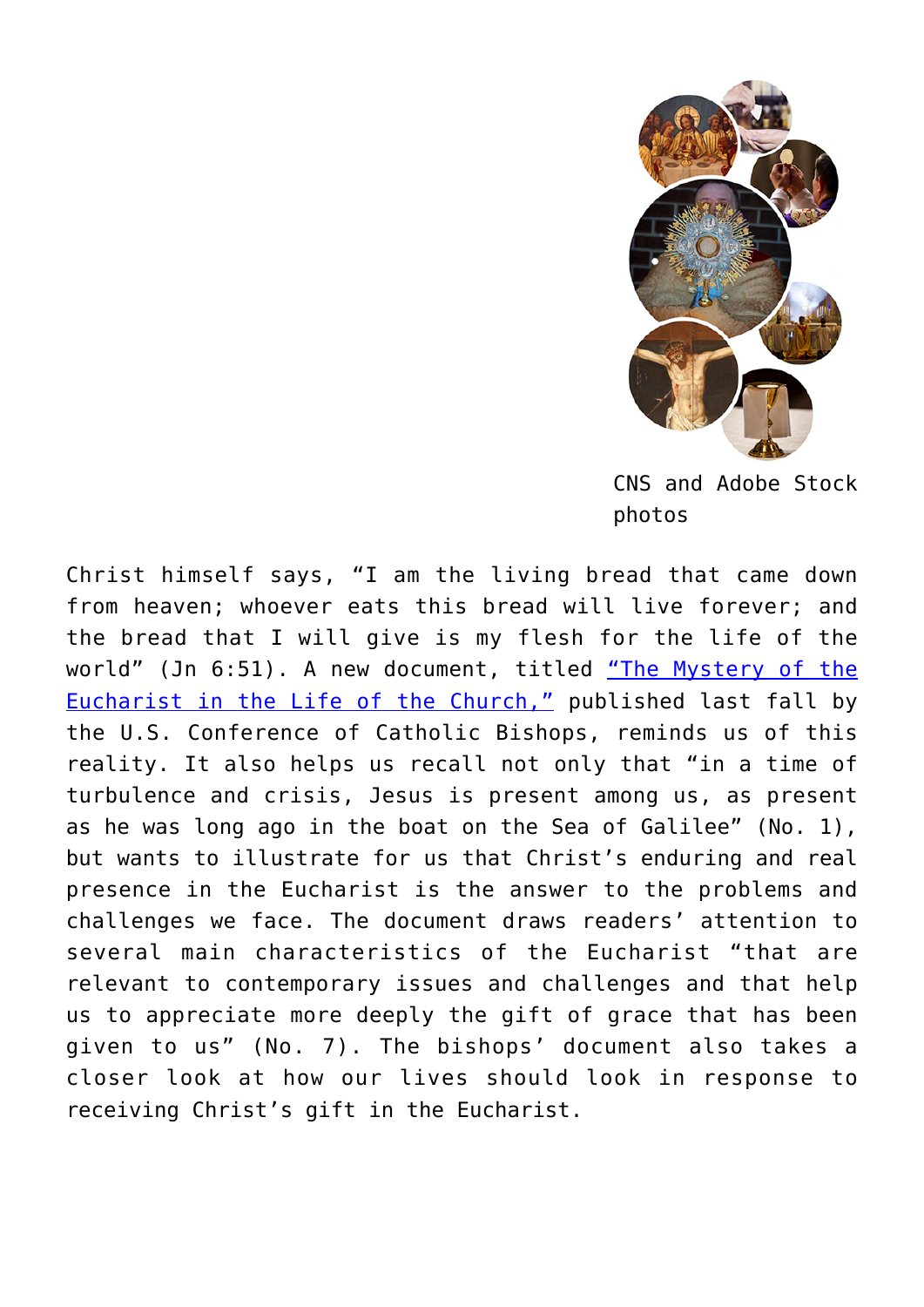# **Eucharist as gift**



The bishops stress the reality that the Eucharist is a gift, writing: "there is no greater gift that God could possibly give us" (No. 9). Consideration of what "gift" means is intrinsic to the reality of the Eucharist. In the wake of certain measures aimed toward the common good, which resulted in limited access to the sacraments for a time, some Catholics

spoke of their rights. But, when understood properly, it is important to recognize, as the late Cardinal Francis E. George, OMI, once observed: "All that Christ has given us through the Church — the Gospel, the sacraments, the Church herself — comes to us from his love. It's all gift, and it is either received as such or lost."

Receiving the Eucharist as a gift, then, means that we accept the gift on Christ's terms; that we receive what Christ intended by it, which is to say we allow our lives, with the help of his grace, to be modeled after Christ's own. The bishops' document cites St. Augustine, who preached, "the maker of man was made man, so that man might be a receiver of God."

## **Sacrifice of Christ**

At the heart of the Eucharist is Christ's sacrifice, which is made present again in the celebration of the sacrament. If another line from St. Augustine pertaining to our reception of the Eucharist is true — "receive what you are and become what you receive" then our lives are also to be sacrificial.



This means that we set aside ourselves, which is why the bishops spend several paragraphs talking about how sin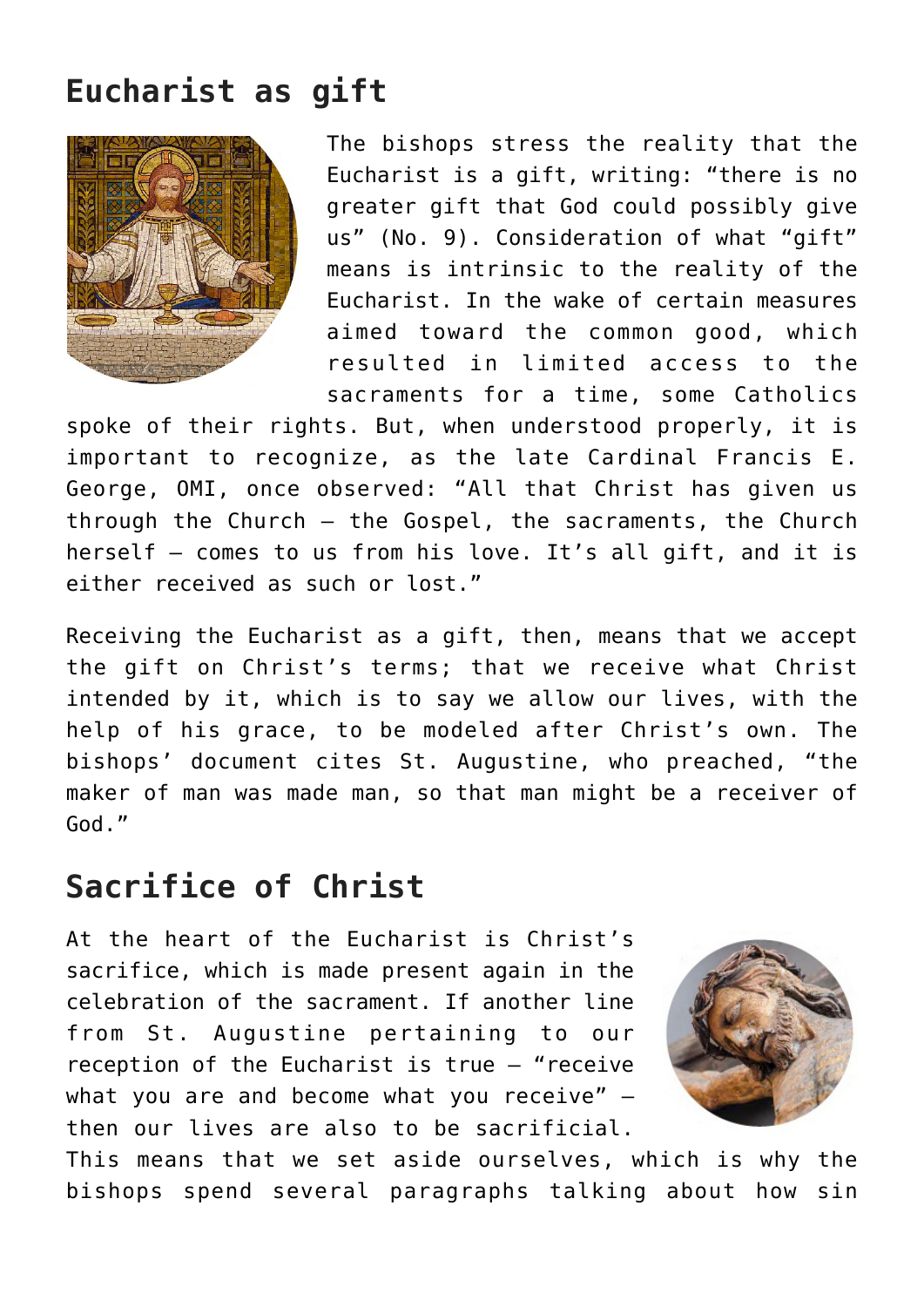alienates us from opening ourselves to the gift offered in the Eucharist. Using words like "self-centeredness" and "selfishness," the bishops are describing one of the most problematic realities about humanity at the present. When sin is relativized, trivialized and even lauded in celebration of an "I've got to be me" generation, the Eucharist proposes the proper response — indeed Christ's own after having instituted the memorial of what he was soon to accomplish on the cross: "Father … not as I will, but as you will" (Mt 26:39). The bishops provide a robust description of the meaning of Christ's sacrifice for our salvation, situated in the context of its meaning in salvation history and made present in the Eucharist. If the effects of the Eucharist are to take place in our lives, we must echo St. John the Baptist: "He must increase; I must decrease" (Jn 3:30).

In imitation of Christ, then, our lives are not spent for ourselves. Instead, "The capabilities, talents, and gifts that we have received from God are meant to be used for good … the true good that glorifies the Father of goodness and is directed for the good of others and, in the end, is also good for us" (No. 11). [This is what it means to live](https://osvnews.com/2021/10/28/letters-to-a-young-catholic-how-to-be-eucharistic-part-1/) [Eucharistically.](https://osvnews.com/2021/10/28/letters-to-a-young-catholic-how-to-be-eucharistic-part-1/) And it is the spiritual worship referenced by St. Paul: "offer your bodies as a living sacrifice, holy and pleasing to God, your spiritual worship" (Rom 12:1). As Pope Benedict XVI explained, "A Eucharist which does not pass over into the concrete practice of love is intrinsically fragmented" (*Deus caritas est*, No. 14). Cardinal George once said that "the only thing we take with us when we die is what we have given away." Our call is no less than Christ's: to give away all, our very selves, and bring it with us to present to him at our judgment.

#### **Christ's real presence**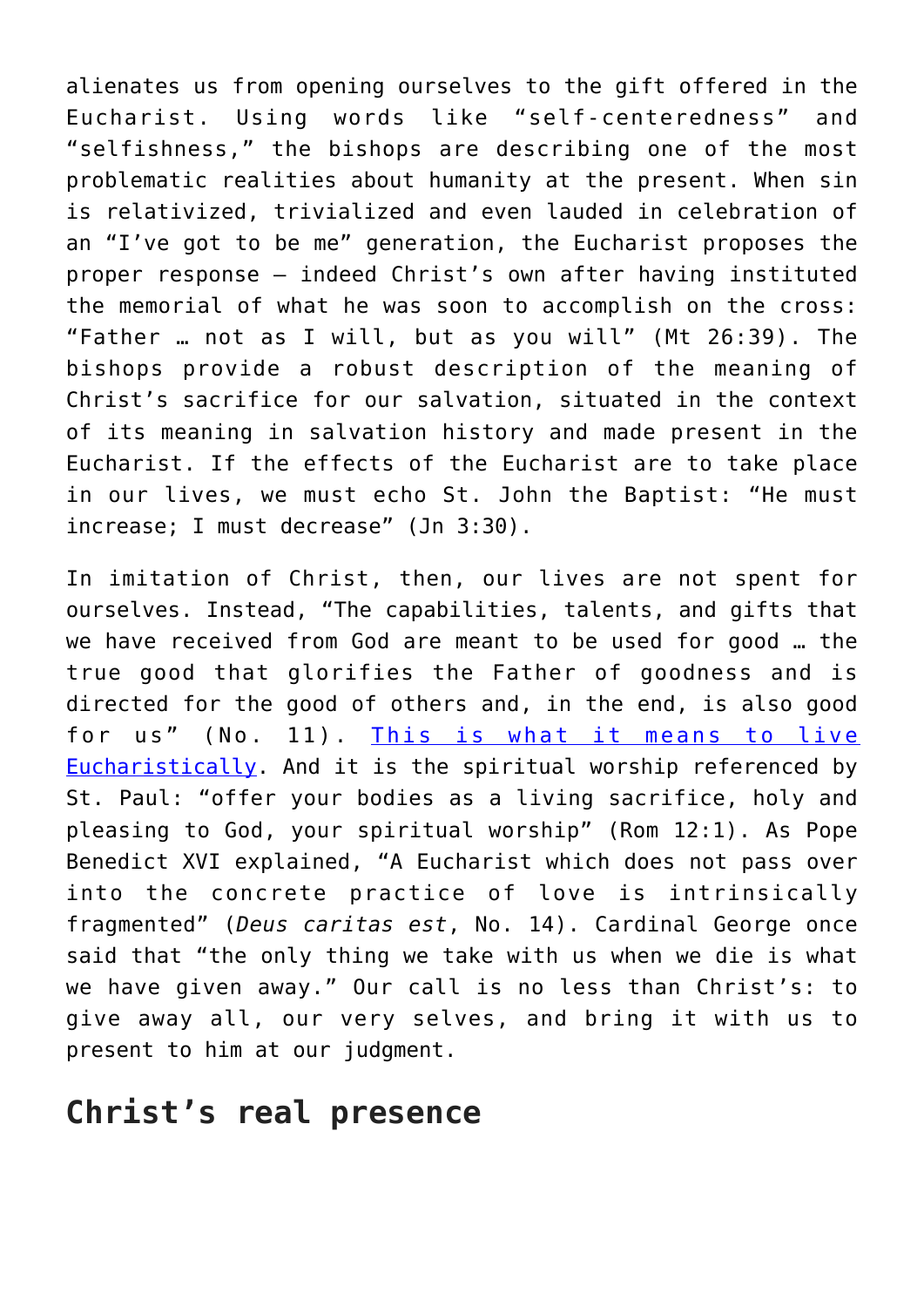

The bishops' document offers a clear and concise treatment of the Church's doctrine on [Christ's real presence in the](https://osvnews.com/2021/09/10/do-you-doubt-the-real-presence-learn-about-these-eucharistic-miracles/) [Eucharist](https://osvnews.com/2021/09/10/do-you-doubt-the-real-presence-learn-about-these-eucharistic-miracles/). Given the Eucharistic fast many Catholics took on in response to necessary precautions taken up for the common good with the advent of the COVID-19 pandemic, Catholics were challenged to perceive anew the ways in which Christ is present to us. The bishops reiterate the reality of Christ's presence in other modalities — such as in the word of God proclaimed, in the ordained ministers celebrating the sacred mysteries, or in the other sacraments immersing us into the mystery of Christ's life. At the same time, they recognize that his Eucharistic presence, citing Pope St. Paul VI, is "par excellence, because it is substantial and through it Christ becomes present whole and entire, God and man" (*Mysterium Fidei*, No. 39).

The maxim "*lex orandi, lex credendi*," which means "the law of what is prayed is the law of what is believed," illustrates that our liturgical practice expresses our faith. In that vein, the bishops note that our belief in the real presence of Christ in the Eucharist is manifested in how we worship and behave (No. 23). If Catholics' [belief in Christ's real](https://osvnews.com/2021/04/12/bishop-olmsted-explains-why-the-real-presence-needs-to-be-the-foundation-of-faith-for-catholics/) [presence is to be strengthened](https://osvnews.com/2021/04/12/bishop-olmsted-explains-why-the-real-presence-needs-to-be-the-foundation-of-faith-for-catholics/), then it only makes sense to increase our Eucharistic rituals and devotions: Eucharistic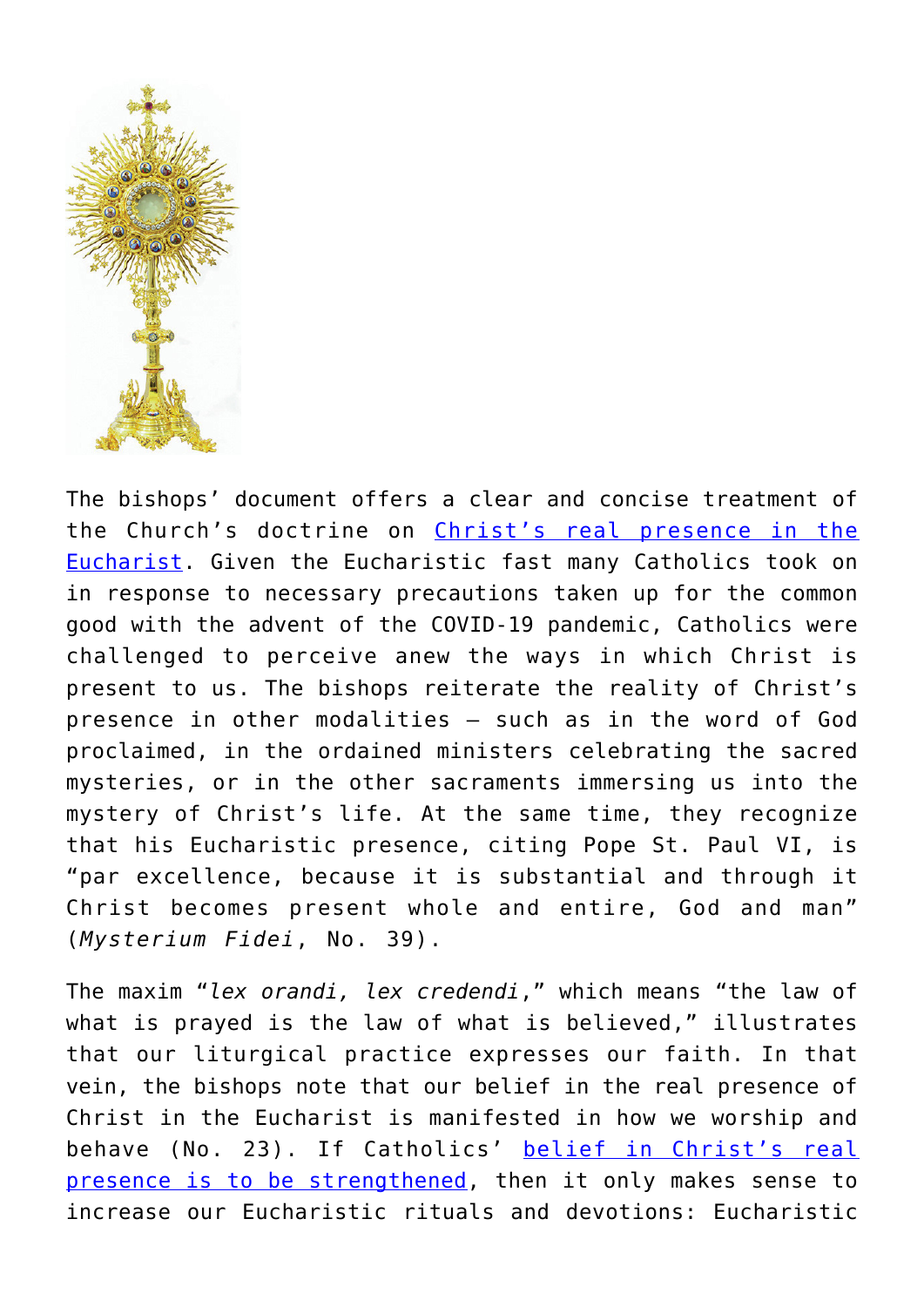exposition, adoration and benediction, Eucharistic processions and Forty Hours devotions. But the bishops also point to proper etiquette and behavior, which is expressive of our belief in the Real Presence: reverent genuflections before Christ's Eucharistic presence reserved in the tabernacle, a head bow before reception of holy Communion and observing the Church's Eucharistic fast one hour prior to reception of the sacrament.

#### **Communion with Christ and the Church**

The night that Christ instituted the Eucharist, he prayed that those who believe in him might be one (cf. Jn 17:21). In the Eucharist, we receive Christ so that we might be one with him. And so we receive a sacrament we call Communion, rather than co-union, because our communion with Christ is unity with the Divine Persons in the Blessed Trinity, but also unity with all those within whom Christ is also in union. Because of this, "the Eucharist makes the Church" (Catechism of the Catholic Church, No. 1396).

While baptism incorporates us into the Church, which is the Body of Christ, the Eucharist binds together all the Church's sacraments, work and ministry, making the sacrament of Christ's body and blood "the source and summit of the Christian life" (*Lumen Gentium*, No. 11). This gives reason



for the bishops' document to reiterate the centrality of the obligation to attend Sunday Mass, which they state is "not the mere observance of a rule but the fulfillment of our identity, of who we are as members of the Body of Christ" (No. 28).

Christ's prayer for unity at the Last Supper is conditioned by the recognition that our unity has a purpose: "that the world may believe" (Jn 17:21). Our unity with Christ, and with those who are also in communion with him, means we must be authentic and true disciples — not just for our salvation but for the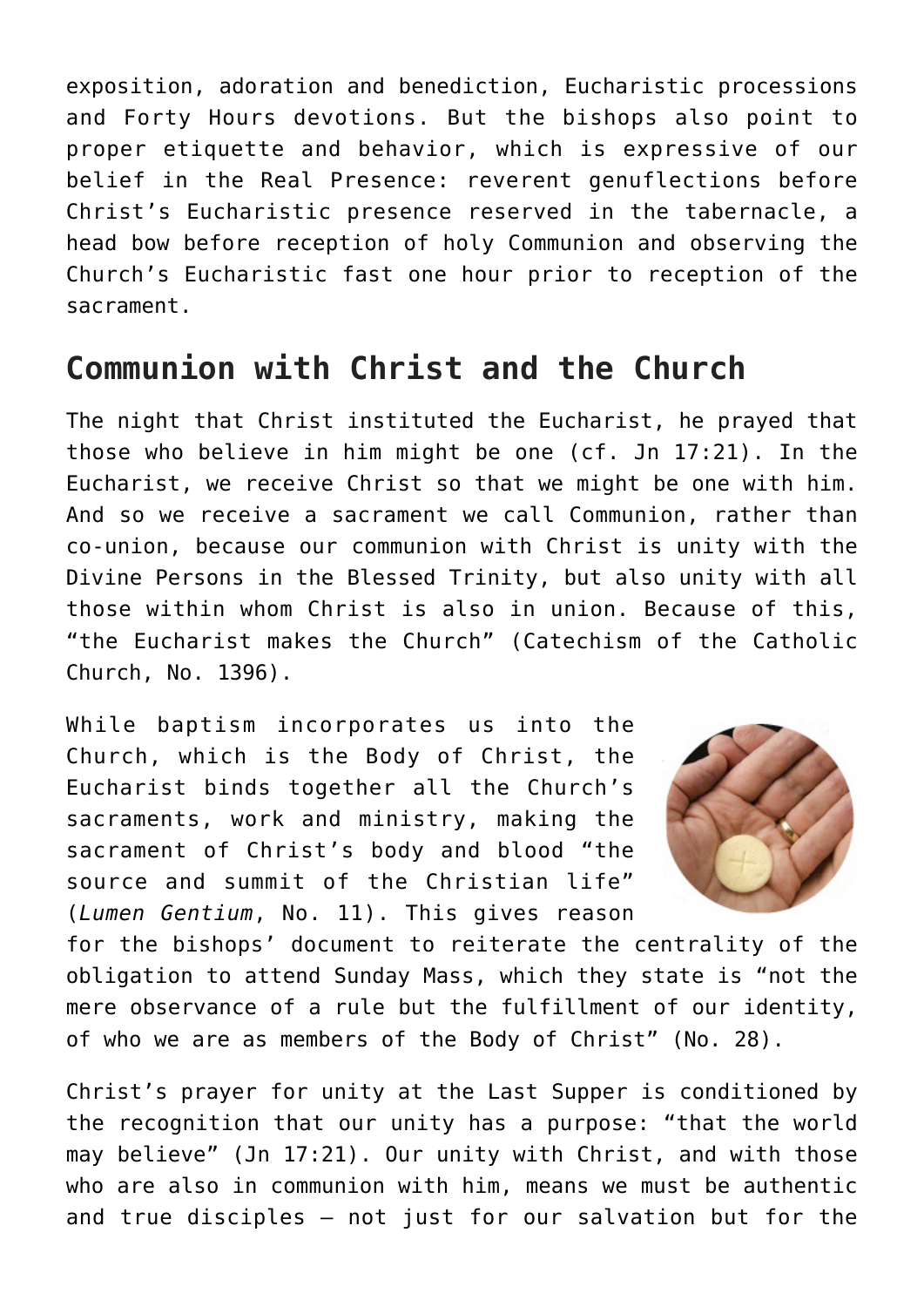sake of the mission Christ gives us. We are to cooperate with the grace we receive in the sacraments, especially the Eucharist, to allow God's grace to bear fruit in our lives. The Eucharist is what strengthens, challenges and enables us to be fully Catholic. Our communion with Christ is to result in our conversion and transformation, so that, as St. Paul said, "I live, no longer I, but Christ lives in me" (Gal 2:20).

The gift of God's grace given in the Eucharist, the bishops say, "inspires us to give thanks and worship him, works out transformation into the likeness of Christ, helps us to seek pardon and to receive it when we fall into sin, and impels us to go forth and bear witness to Christ in the world" (No. 29).

# **Thanksgiving and worship**

Eucharist is a Greek word meaning [thanksgiving](https://osvnews.com/2019/11/20/the-real-presence-of-christ-in-the-eucharist-a-cause-for-thanksgiving/). The Eucharist is the means by which we learn to recognize all things as gift from God and express our gratitude to him. Again calling us to see all as gift, which is perceiving the world Eucharistically, the bishops speak to a culture that no longer sees creation as a mystery to be understood so much as a reality to be mastered. When we see all as gift, we realize that the divine gift-giver not only loves and cares for us, but also has given the gift for a purpose to which we conform ourselves.

The bishops turn their attention to the expressions of thanksgiving through worship, urging us to "actively engage our minds, hearts and bodies to every part of the liturgy, allowing God through the words, actions, gestures, and even the moments of silence to speak to us" (No. 31). They additionally, quoting Pope Francis, exhort liturgical celebrations to be conducted with befitting sacredness, "with decorum and fidelity … without the eccentricities that can degenerate into abuses" (No. 32). This, the bishops say, "will lead the people more deeply and reverently into the exchange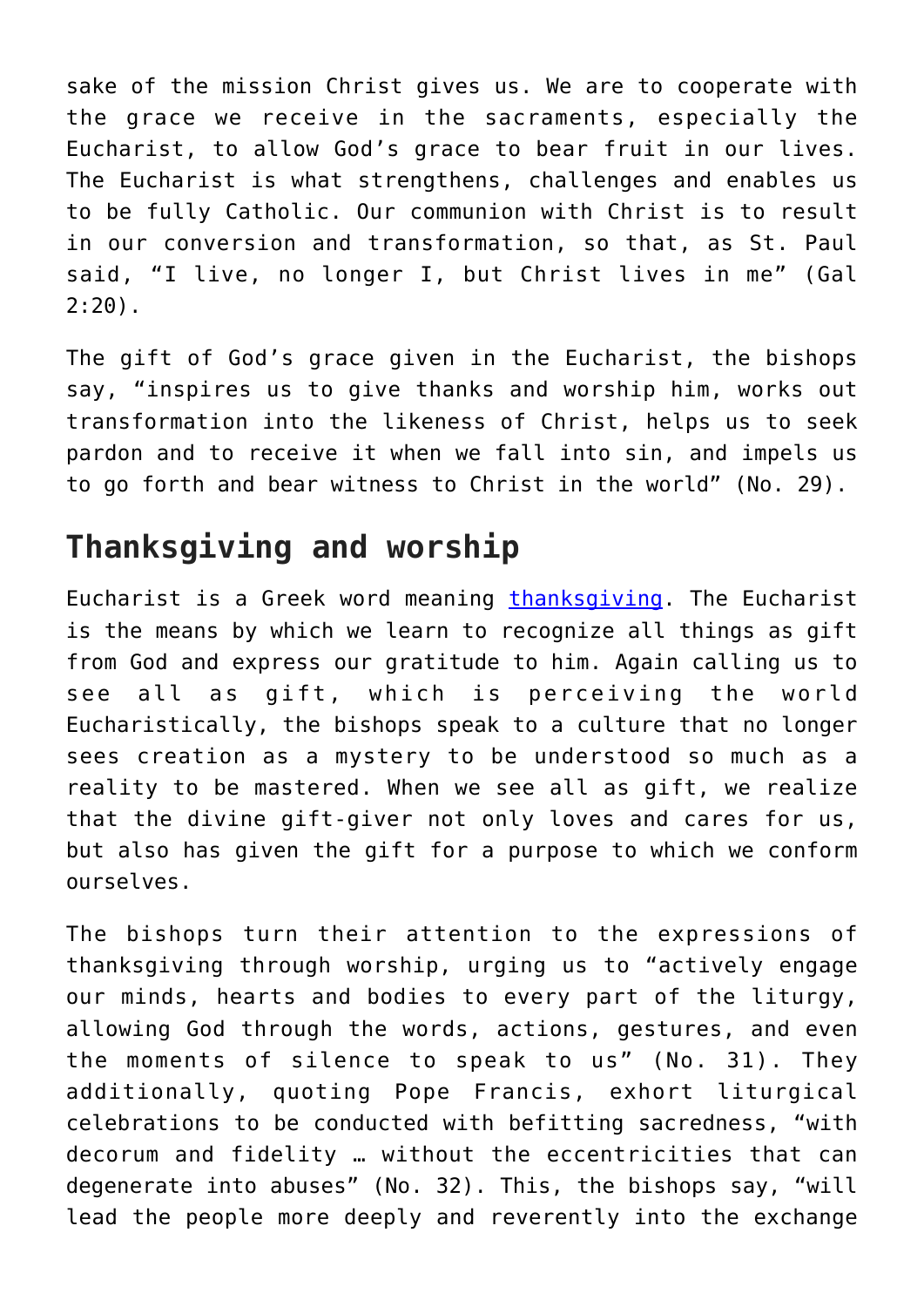which is the dialogue of the Father and the Son in the Holy Spirit" (No. 32). Eucharistic worship outside of Mass is encouraged by the bishops to assist Catholics "to be formed by the self-giving love we behold in the Lord's gift of himself in the Eucharist" (No. 33).

# **Transformation in Christ**

The bishops' document on the Eucharist came about through no small amount of debate and tension. While it is true that the document is responding to many different and urgent realities related to the Church's Eucharistic faith, it was hard for the bishops to deny that it was unrelated to the election of a regular communicant to the nation's highest office, who also happens to support the most radical pro-abortion agenda in U.S. history.

While the bishops did not address this directly, the bishops taught clearly that "our relationship with Christ is not restricted to the private sphere; is it not for ourselves alone" (No. 35). The document cites Pope St. John Paul II, who wrote in his encyclical letter *Veritatis Splendor*, "by sharing in the sacrifice of the Cross, the Christian partakes of Christ's self-giving love and is equipped and committed to live this same charity in all his thoughts and deeds" (No. 107). "We receive grace that enables us to imitate the love that Christ shows us," the bishops wrote (No. 34). More specifically, the bishops exhort Eucharistic consistency: "We all need to be consistent in bringing the love of Christ not only to our personal lives, but also to every dimension of our public lives" (No. 35). Moreover, the bishops state that "laypeople who exercise some form of public authority have a special responsibility to form their consciences in accord with the Church's faith and the moral law, and to serve the human family by upholding human life and dignity" (No. 36).

The bishops explicitly illustrate how Eucharistic living commits us to attend to the poor and vulnerable and to fight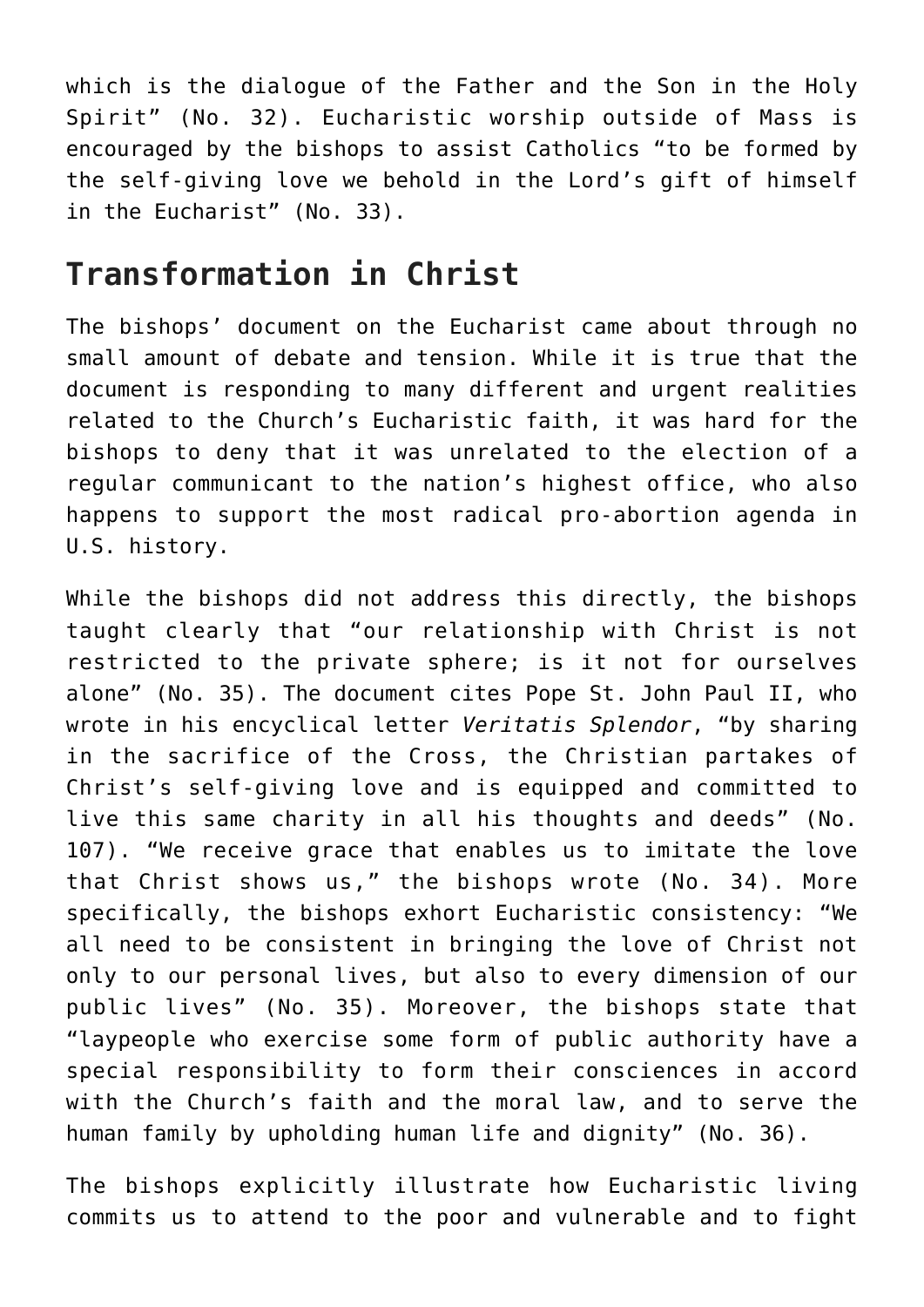what Pope Francis has called our "throwaway culture," in which our society tends to see people as dispensable (cf. No. 38). The Eucharist beckons us to call not only for the least among us, but for all of God's creation as well. The bishops highlight that the grace of the Eucharist enables us to see with the eyes of Christ, where our vision is not distorted by sin, in which "we will be able to love each other in a way that reflects the way God loves us" (No. 41).

## **Conversion**

As we work to build up God's kingdom, we are called out of our "sinful indifference," to a life of repentance and conversion. The bishops note the [necessity of confessing our sinfulness](https://osvnews.com/2021/11/22/my-daughter-isnt-living-the-faith-but-receives-communion-what-should-i-do/) and imploring the Lord's mercy, which occurs at the beginning of every Mass in the penitential act. Only once we have acknowledged our sinfulness can we enter into the celebration of the Eucharist. "We are all sinners and sometimes fail to live up to our vocation as disciples of Jesus and to the promises of our Baptism. We need continually to heed Christ's call to conversion" (No. 44). With this recognition, and with humble and contrite hearts, we approach the altar by professing, "Lord, I am not worthy that you should enter under my roof, but only say the word and my soul shall be healed."

While the bishops present the medicinal power of the Eucharist, reception of which forgives venial sins, they also express the need to refrain from the Eucharist when in the state of mortal sin. In that case, not only is one indisposed to receiving God's grace in the sacrament, but "He or she commits the sin of sacrilege by failing to show the reverence due to the sacred Body and Blood of Christ" (No. 47). Again, our belief regarding Eucharistic doctrine must align with our sacramental practices: "The person who, by his or her own action, has broken communion with Christ and his Church but receives the Blessed Sacrament, acts incoherently, both claiming and rejecting communion at the same time. It is thus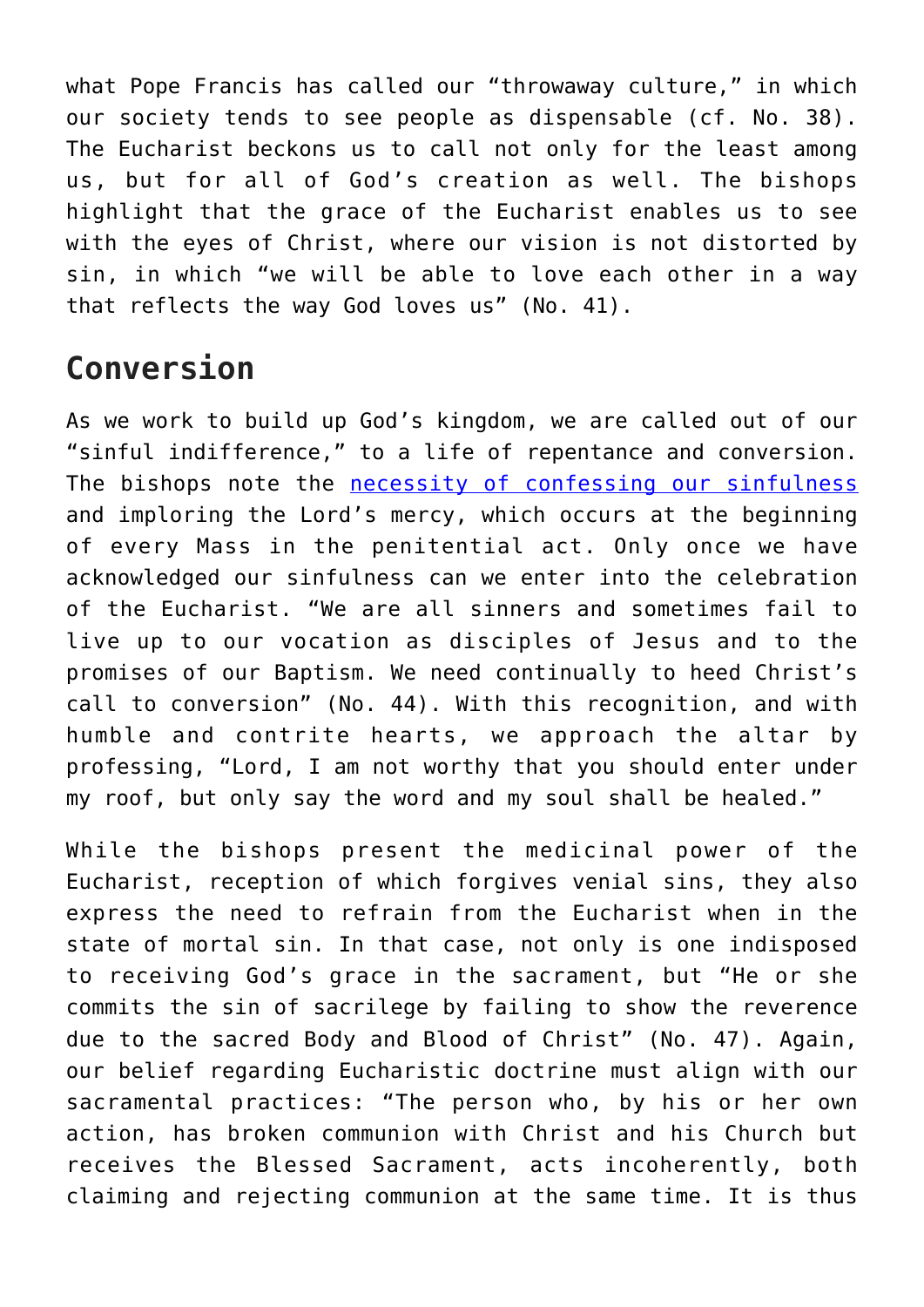a countersign, a lie — it expresses a communion that in fact has been broken" (No. 47).

**Restoring broken communion**



If we have sinned gravely, the

Sacrament of Penance and Reconciliation enables us to again receive sanctifying grace and restores us to full communion with Christ and the Church. The sacrament requires penitents

> to: •

- Have contrition for our sins.
	- Resolve not to sin again.
		- Confess our sins.
- Receive sacramental absolution.
	- And do the assigned penance.

The bishops, in their call to Eucharistic coherence, reiterate their 2006 statement that Catholics in their personal or professional life who "knowingly and obstinately" reject the Church's defined doctrines or repudiates the Church's definitive moral teachings "would seriously diminish his or her communion with the Church" and should refrain from receiving holy Communion. In their new document, the bishops go further, saying that in such situations, those who receive holy Communion "[are] also likely to cause scandal for others, weakening their resolve to be faithful to the demands of the Gospel" (No. 48). Bishops are entrusted with the "special responsibility" to remedy such public situations. The document says each "must guard the integrity of the sacrament, the visible communion of the Church, and the salvation of souls"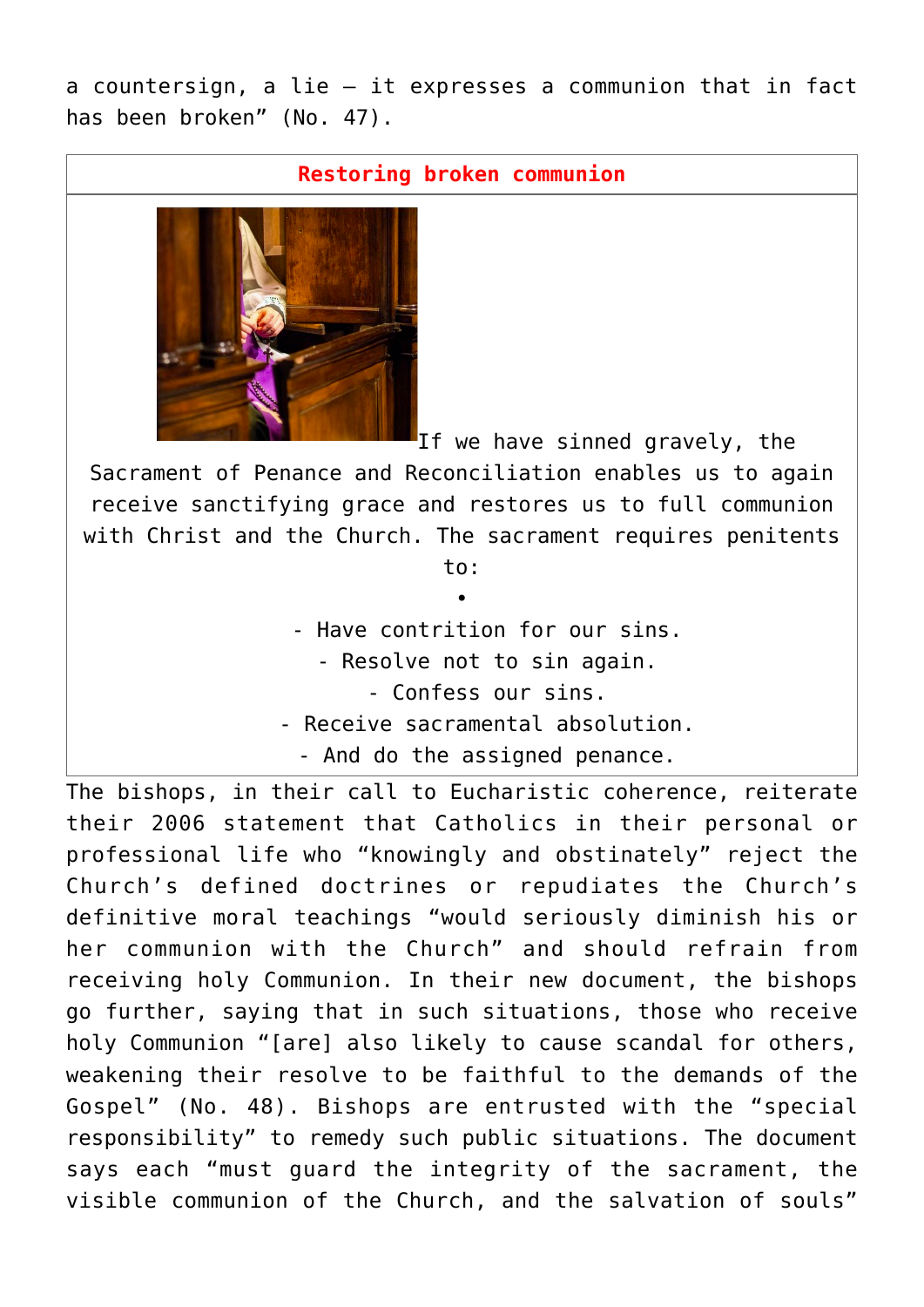(No. 49).

Before reception of holy Communion, the bishops remind Catholics of the importance of making a good examination of conscience in advance "to ensure that we are properly disposed," and "if we find that we have broken communion with Christ and his Church, we are not properly disposed to receive the Eucharist." Reminding us of God's love and mercy, and his desire to restore communion with him, the bishops encourage reception of the Sacrament of Penance and Reconciliation, in order to "recover the gift of sanctifying grace and to be restored to full communion with God and the Church" (No. 50).

# **Food for the journey**



Images of Blessed Carlo Acutis and the Eucharist are seen outside the building of the Friends of Carlo Acutis association in Assisi, Italy, in this Oct. 9, 2020, file photo. The U.S. bishops have chosen Blessed Acutis as the patron of the first year of a three-year National Eucharistic Revival. The Italian teen had a great love of the Eucharist and used his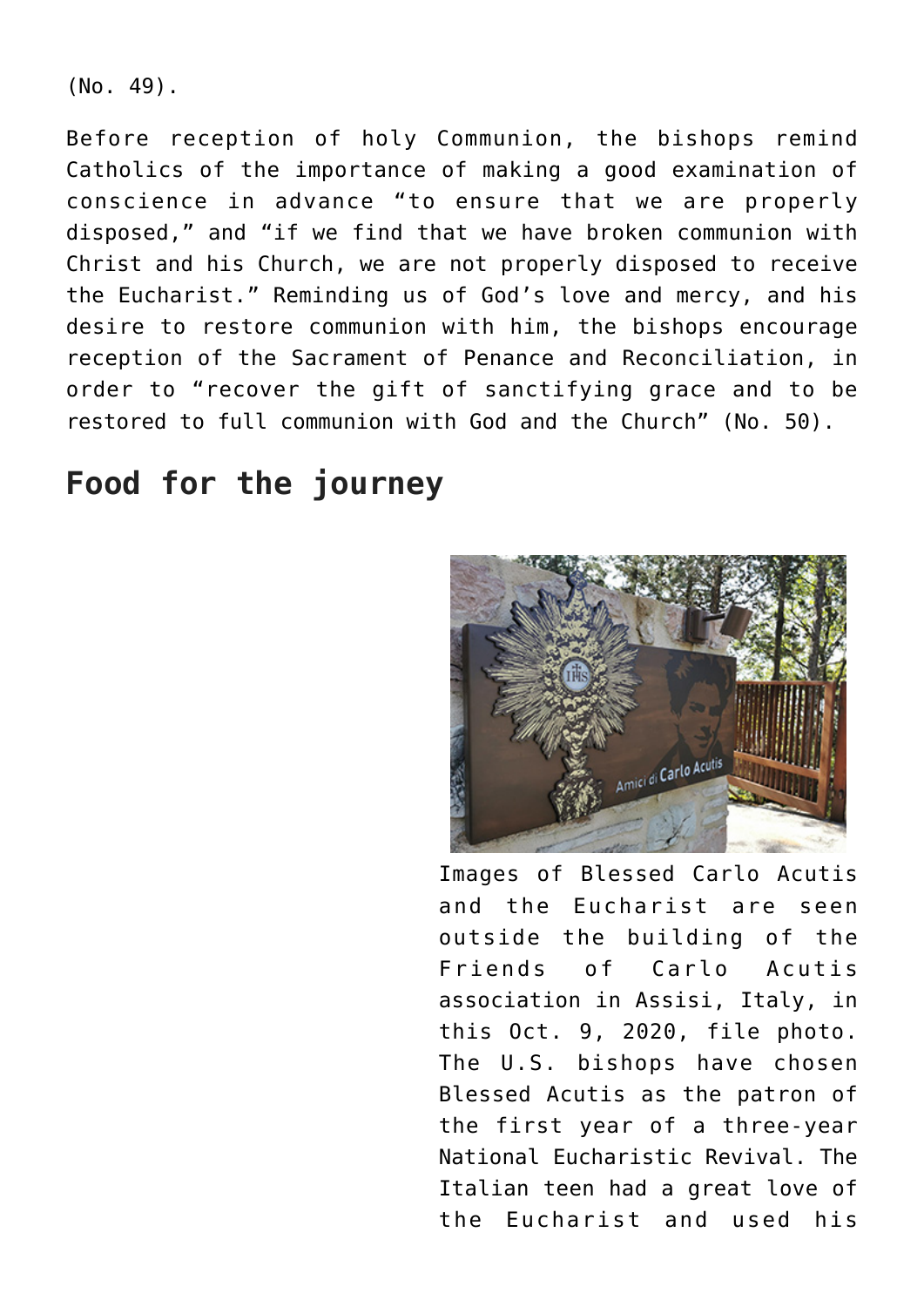technology skills to build an online database of eucharistic miracles around the world. (CNS photo/Junno Arocho Esteves)

To see the fruits of the Eucharist in the lives of others, the bishops urge us to [look at the lives of the saints.](https://osvnews.com/2019/08/01/how-three-female-saints-promoted-devotion-to-the-eucharist-jesus-heart-and-his-mercy/) The call they answered is the very same call we have received. As we endeavor to journey to heaven, to become the saints God made us to be, the grace offered to us in the Eucharist is our road map. The bishops' document highlights the lives of Blessed Carlo Acutis, an Italian teenager who was beatified in 2020 and who called the Eucharist "my highway to heaven," and St. Jóse Sánchez del Río, a Mexican teenage martyr canonized in 2016 who was strengthened by the Eucharist when in jail and chose death rather than rejection of his faith. The bishops also highlighted the witness of St. Elizabeth Ann Seton, the first native-born American to be canonized, as an example of those drawn to reception into the Church as a result of their belief in Christ's real presence in the Eucharist. After her first Communion as a convert from Anglicanism, the saint wrote in her journal: "At last GOD IS MINE and I AM HIS." Lamenting the large and increasing numbers of those leaving churches in America, the bishops quote St. Teresa of Calcutta: "Once you understand the Eucharist, you can never leave the Church. Not because the Church won't let you, but because your heart won't let you."

## **Mission and evangelization**

The gift of the Eucharist is not given to us for ourselves but for the life of the world. There is, therefore, an intrinsic link between the Eucharist and the Church's mission. The dismissal at the end of the Mass — "*Ite missa est*," as rendered in the Latin text of the Roman Missal — can be literally translated as "Go, having been sent." We gather, we receive Christ, and we are sent to bring him to others. Or, as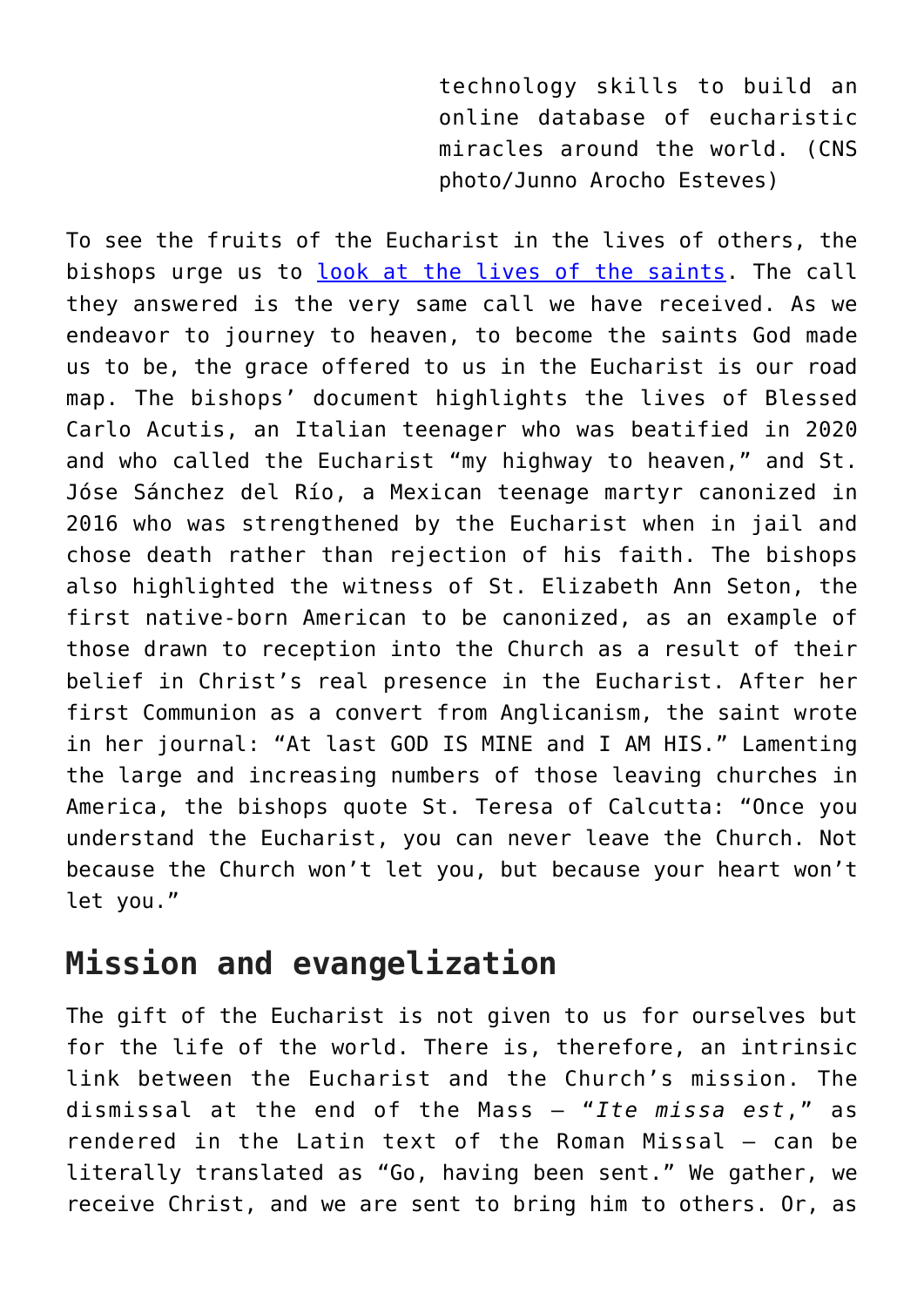Christ commanded before he returned to his Father in heaven, after having been sent himself into the world for its salvation, "Go into the whole world and proclaim the gospel to every creature" (Mk 16:15).

"We are not the only ones in need of the love that Christ has shown us. We are called to help the rest of the world experience it," the bishops wrote (No. 56). They echo Pope Francis' call to be "missionary disciples." This, the pope described in his apostolic exhortation *Evangelii Gaudium*, does not require advanced training, but only for one who has experienced God's saving love to "go out and proclaim that love" (No. 120).

*Michael R. Heinlein is editor of OSV's Simply Catholic. He writes from Indiana.*

**National Revival**